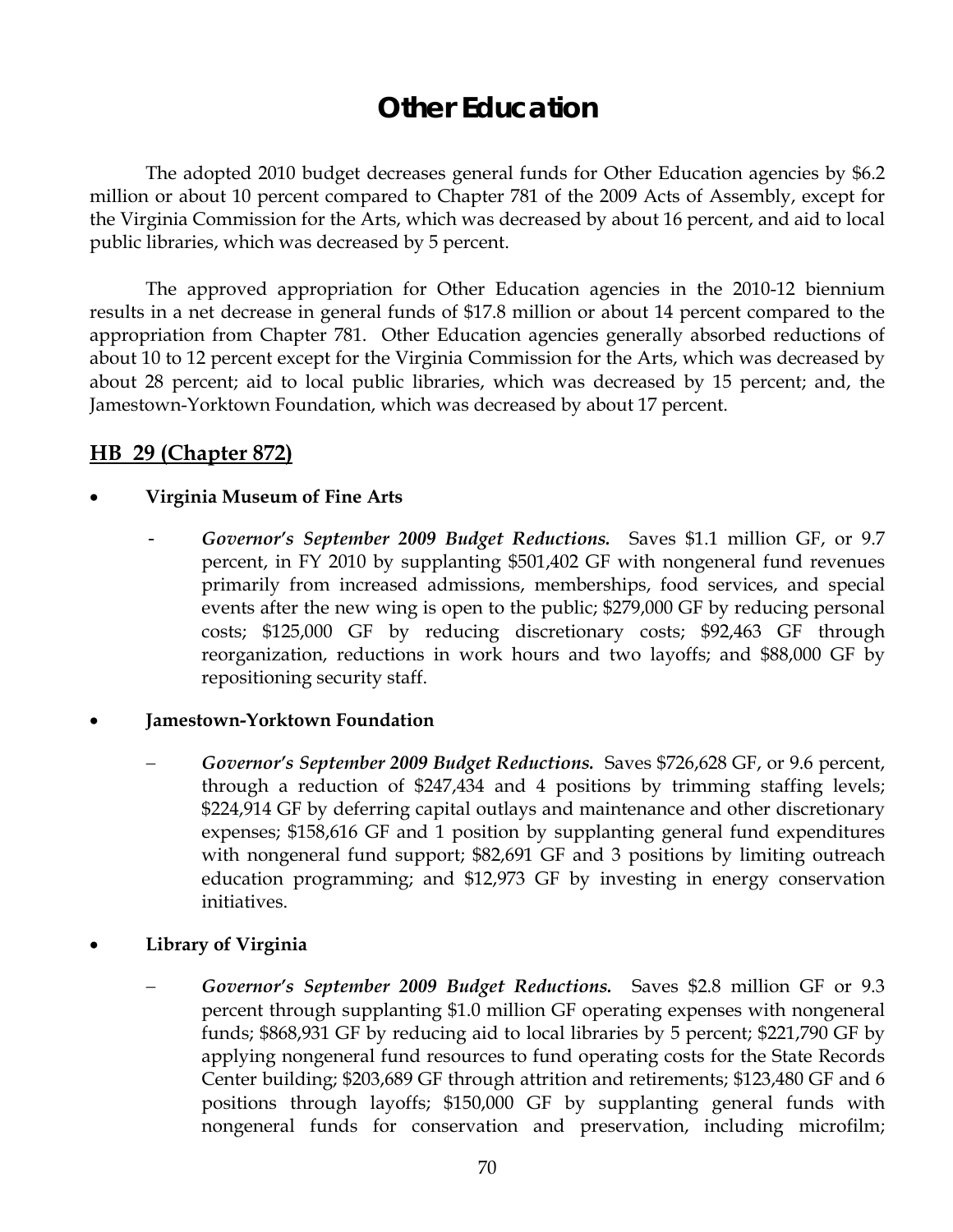\$112,491 GF and 2 positions by laying off nongeneral fund positions and supplanting general funds for other positions; \$111,774 GF by reducing acquisitions; \$25,000 GF by reducing the preservation of electronic records; and \$23,000 by reducing travel, supplies, and equipment purchases.

### • **Science Museum of Virginia**

- *Governor's September 2009 Budget Reductions.* Saves \$514,840 GF, or 9.7 percent, by eliminating four positions in informal educational services and programs and one vacant maintenance position.

#### • **Virginia Commission for the Arts**

− *Governor's September 2009 Budget Reductions.* Saves \$867,606 GF, or 16.4 percent by eliminating final payments to community art organizations and to field grant recipients and by eliminating grants to schools, teachers, and individual artists.

## • **Frontier Culture Museum of Virginia**

- − *Governor's September 2009 Budget Reductions.* Saves \$150,436 GF, or 9.8 percent, and 3 positions by using nongeneral fund revenue, eliminating wage hours for grounds maintenance and special events, and reducing marketing.
- **Gunston Hall** 
	- *Governor's September 2009 Budget Reductions.* Saves \$54,338 GF, or 9.9 percent, by reducing maintenance reserve funding.

## **HB 30 (Chapter 874)**

- **Virginia Museum of Fine Arts** 
	- *Continue Governor's September 2009 Budget Reductions.* Continues the strategies announced in September 2009 for a savings of \$1.1 million GF each year and an increase of \$642,346 NGF in FY 2011 and \$1.1 million NGF in FY 2012, with no additional funds for the expansion opening.
	- *Adjust NGF for Earned Income.* Adds \$1.1 million NGF each year.

#### • **Jamestown-Yorktown Foundation**

- − *Continue Governor's September 2009 Budget Reductions.* Continues the strategies announced in September 2009 for a savings of \$726,627 GF and an increase of \$181,024 NGF each year.
- *Additional December Reduction.* Expands the strategies announced in September 2009 for a savings of \$363,317 GF and increase of \$23,727 NGF each year.